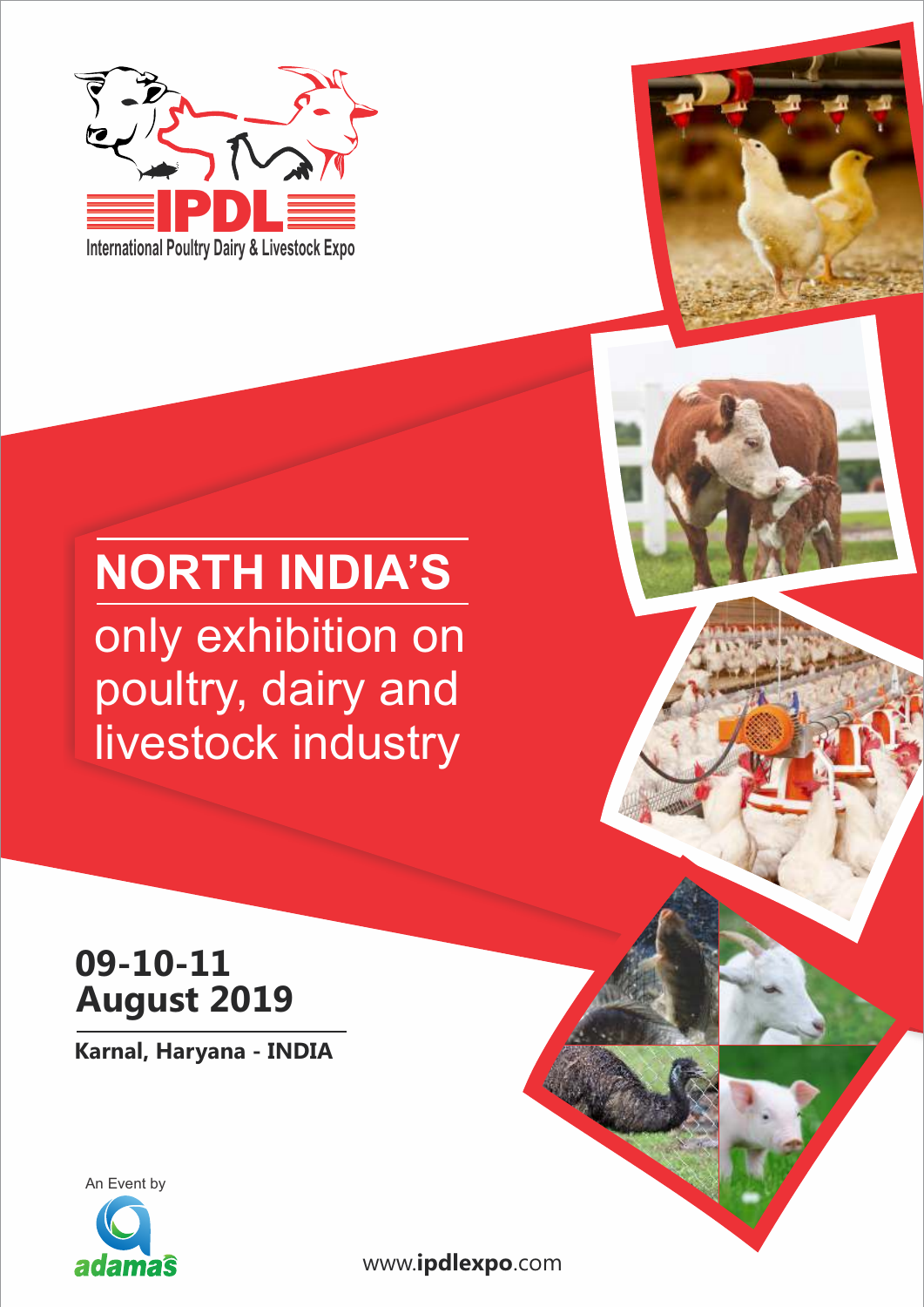# Earn The Opportunity to Enter India's Most Lucrative Market

### **NORTH INDIA'S ONLY EXHIBITION ON POULTRY, DAIRY & LIVESTOCK INDUSTRY**

Adamas Events Private Limited is a leading event organiser, producing and delivering innovative and market – leading event since 2013.

In more recent times AEPL grown in truly a successful event management company, with a portfolio of range of exhibitions in the different areas of industry such as Grain and Rice Industry, Education Industry , Agriculture Industry and now company is all set to launch their latest venture in Poultry, Dairy and Livestock Industry with the name of IPDL Expo.

IPDL is a one of a kind event for dairy, poultry and livestock industry to showcase the latest technology and innovations from India and abroad. It will provide excellent opportunities to improve business efficiencies and competitiveness

This event is a wide forum with valuable information about poultry, dairy & livestock industry. It will provide direct access to the major players and decision makers of the industry. These industries being the major contributor of country's economic development makes it an attractive investment opportunity. India is emerging as one of the largest producer of Dairy , poultry and Livestock with an increasing economic profile .These industry has transformed from a mere backyard activity to major commercial activity. Despite all these achievements, lack of advancement in technology, and inadequate devolvement are the major constraints in their systematic development. The focus of the event is to fuel the growth of the industries and related professionals.

### **This Exhibition will take place at** Karnal, Haryana, India on 09<sup>th</sup> to 11<sup>th</sup> August 2019.

6 reasons to exhibit at **IPDL** expo 2019:

- Network with hundreds of business professional and potential new clients under single roof.
- Develop new sales leads and attract motivated buyers from dairy, poultry and livestock industry.
- Introduce and demonstrate new product and technology with thousands of new buyers on most visible platform.
- Bring your business face to face with decisions makers.
- Differentiate your company from your competition and increase your knowledge on consumer demands.
- Find partners to accelerate your business.

#### www.**ipdlexpo**.com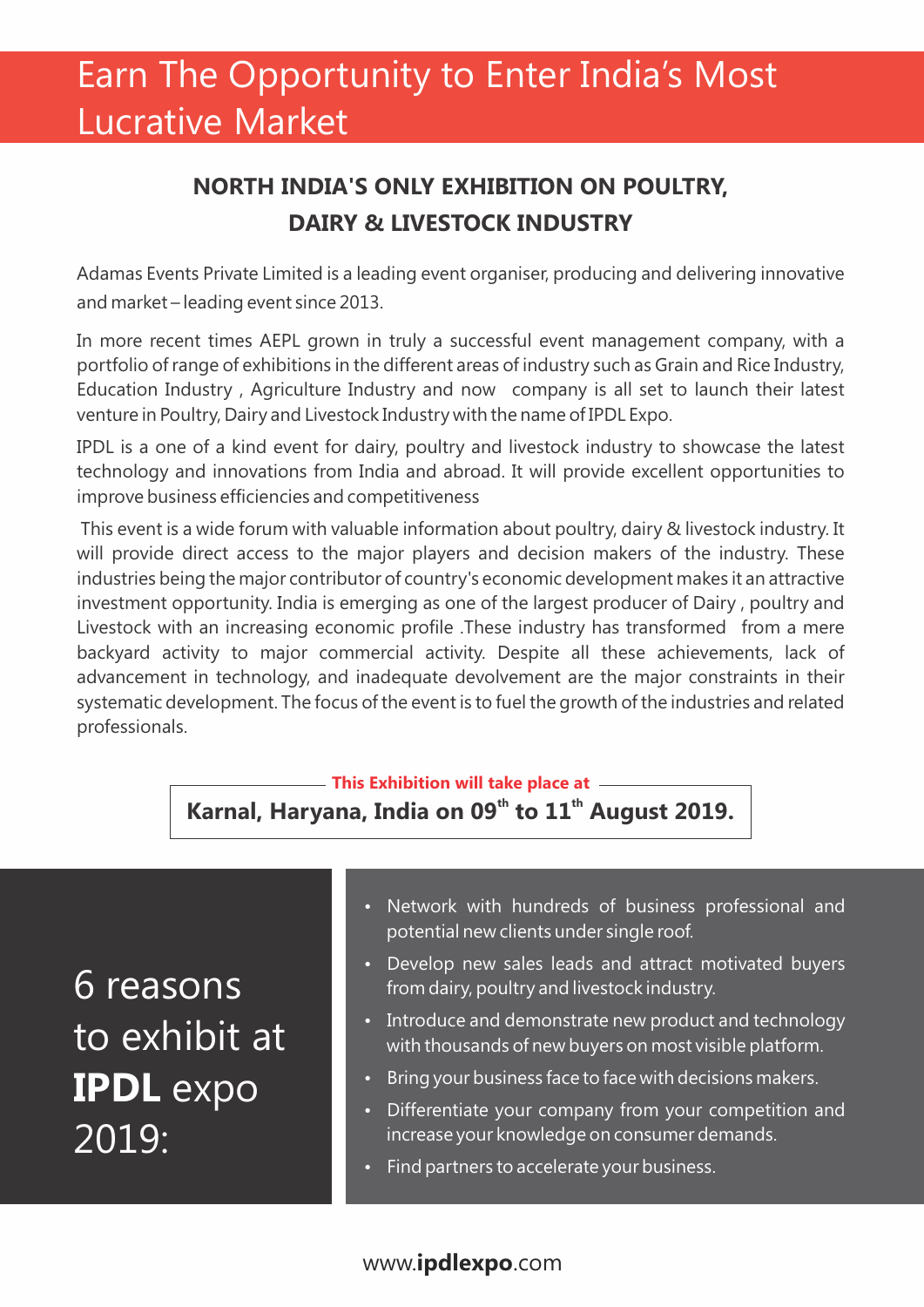**EXHIBITER**



| <b>PROFILE</b>                   | Manufactures<br>Poultry, Dairy Turnkey Projects .<br>Manufactures / Suppliers<br><b>Feed Manufactures</b><br>Veterinary Products & Services<br>٠<br>Animal Biotechnology / Bio Security<br>٠<br>Animal Nutrition / Health Products<br>$\bullet$<br>Poultry Incubators Mfrs.<br>$\bullet$                                                                                                                                                                                                                                                               | <b>EXFIIBITER</b> • Poultry, Dairy Livestock Equipments • Packaging Machinery Equipment &<br><b>Materials</b><br>Poultry Processing & Rendering<br>Cleaning / Sanitation / Hygiene<br>$\bullet$<br>Solutions & Equipments<br>Plastic Injection Moulds & Articles<br>$\bullet$<br>Processing & Value Added Products<br>$\bullet$<br>Animal Husbandry<br>Post Harvest Agricultural Processing<br>$\bullet$                                                                                                           |
|----------------------------------|--------------------------------------------------------------------------------------------------------------------------------------------------------------------------------------------------------------------------------------------------------------------------------------------------------------------------------------------------------------------------------------------------------------------------------------------------------------------------------------------------------------------------------------------------------|--------------------------------------------------------------------------------------------------------------------------------------------------------------------------------------------------------------------------------------------------------------------------------------------------------------------------------------------------------------------------------------------------------------------------------------------------------------------------------------------------------------------|
|                                  | Poultry & other animal Breeders<br>$\bullet$<br>Dairy Technology Mfrs. / Exporters<br>$\bullet$<br>Dairy Products Mfrs. / Exporter / Traders<br>٠<br>Animal Laboratory / Instruments<br>٠<br><b>Pharmaceutical Products</b><br><b>Feed Additives</b><br>Cold Chain Refrigerated Equipments /<br>Cold Storage / Van<br><b>Frozen Products</b><br>Meat & Meat Products<br>Feed Storage & Transport Equipment<br>Milk Storage Tanks / Silos Mfrs.<br>$\bullet$<br>Environment Control / Egg Collection &<br>Management Solutions.<br>Egg Trays Mfrs.<br>٠ | Machinery Mfrs.<br>Herbal Animal Health Products<br>IT / Software Technology<br>$\bullet$<br>Quality Control Equipments /<br><b>Certifying Agencies</b><br>State & Central Govt. Department /<br>Agencies<br>Waste Disposal Systems & Equipment<br>& Management<br>Fisheries & Aquaculture<br>Pellet Mill Dies<br>Pulp Molded Packaging Technology<br><b>Industrial Strainers / Sound Enclosures</b><br>/ LED Light Mfrs.<br>Energy & Hydro Systems / Pumps<br>$\bullet$<br>Ministries / Export Promotion Bodies / |
|                                  | <b>Air Treatment and Ventilation</b><br>Moisture Meter / Neighing Machine<br>$\bullet$<br>Sprinkler System<br>$\bullet$<br>Grower Feeder / Bell Drinker Mfrs.                                                                                                                                                                                                                                                                                                                                                                                          | Departments<br>and many more directly and indirectly<br>products & services suppliers                                                                                                                                                                                                                                                                                                                                                                                                                              |
| <b>VISITOR</b><br><b>PROFILE</b> | <b>Feed Millers</b><br><b>Layer Farmers</b><br><b>Broilers Farmers</b><br><b>Breeding Farmers</b><br>Dairy & Agriculture Farmers<br><b>Aqua Farmers</b><br>Veterinarians<br>Trader / Distributors / Agent<br>Cooperatives                                                                                                                                                                                                                                                                                                                              | Associations & Govt. Agencies<br>Consultants<br>Service Provider for Livestock Industry<br>NGO & Development Agencies<br><b>Dairy Processors</b><br>Industries colleague<br>and many more directly & indirectly<br>related to sector                                                                                                                                                                                                                                                                               |

## **Why Visit**

- Find more than 100 companies at the show who are ready to meet your requirements.
- Discover new, effective solutions across every product category related to Dairy, poultry and livestock.
- Experience live demonstrations of product, technology and innovations.
- Witness new product launches.
- Meet with your peer from around the world.
- Book face to face appointments with service providers.